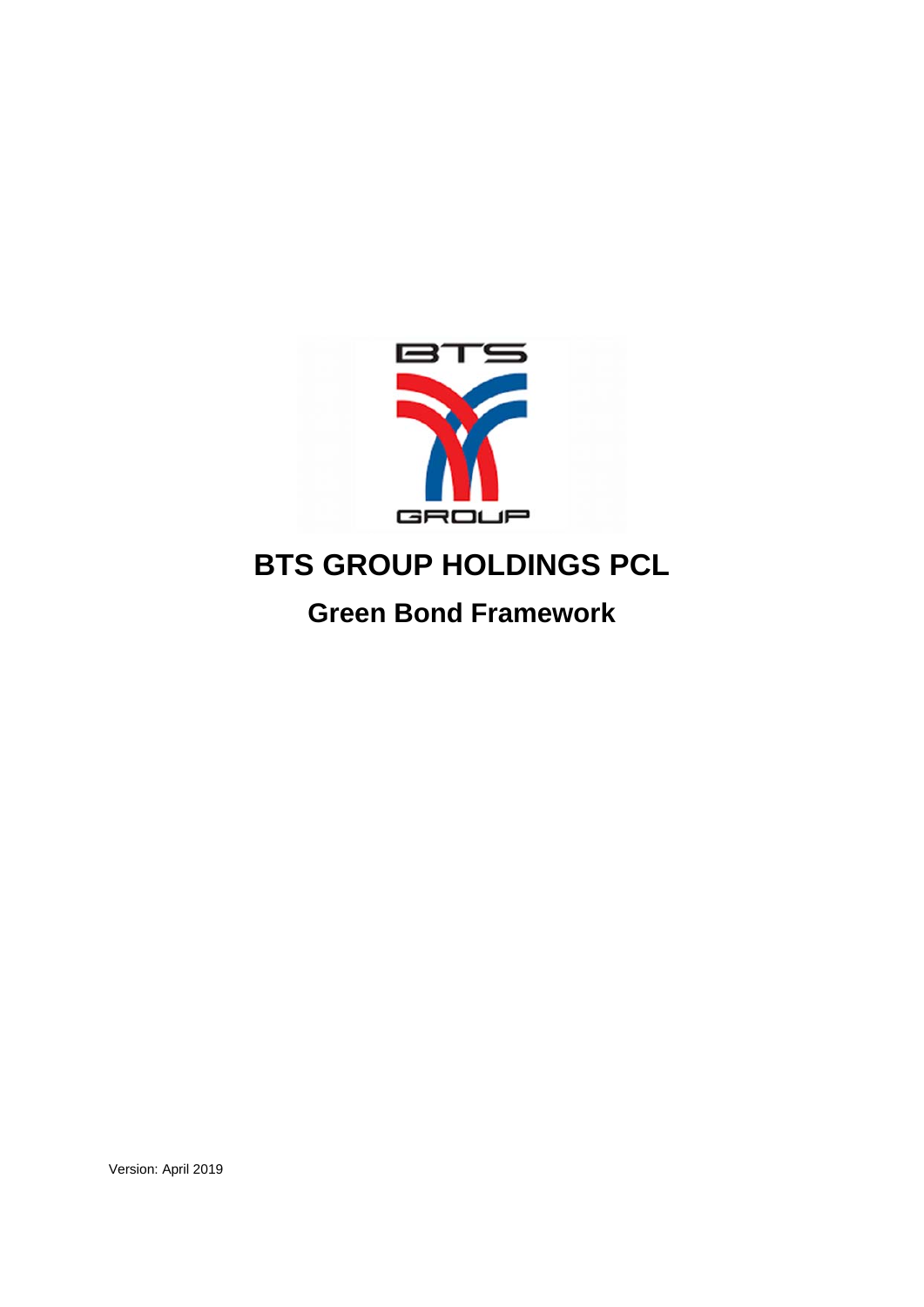

# Table of Contents

| Overview                                     | 3 |
|----------------------------------------------|---|
| <b>Green Bond Framework</b>                  | 6 |
| Use of Proceeds                              | 6 |
| Process for Project Evaluation and Selection |   |
| Management of Proceeds                       |   |
| Reporting                                    |   |
| Assurance - Second Opinion                   | 8 |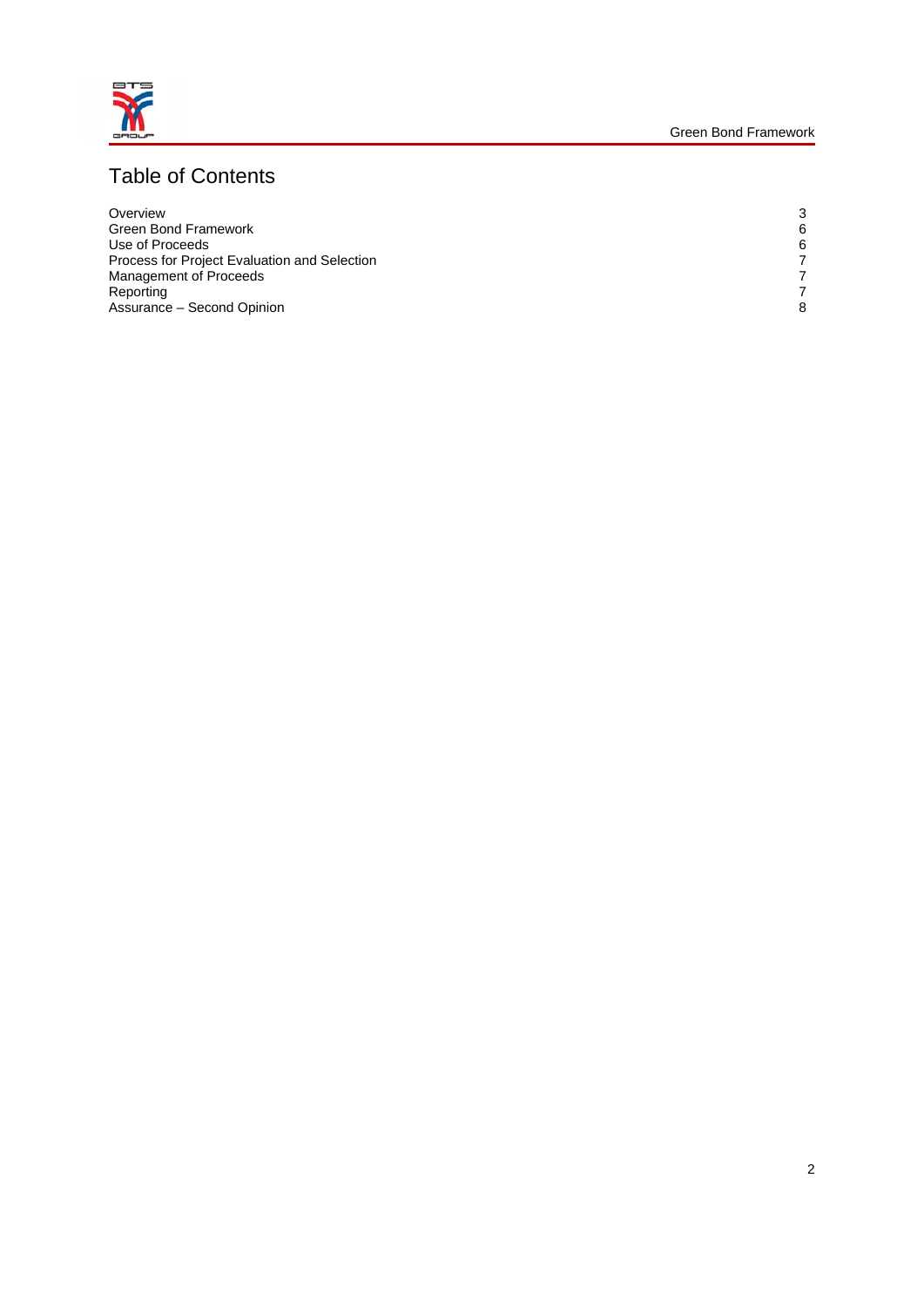

## **1 Overview**

## **1.1 BTS Group Overview**

BTS Group Holdings PCL (BTSG) is the preeminent mass transit service provider in Thailand and a privatelyowned conglomerate. Listed on the Stock Exchange of Thailand (SET), BTSG is a constituent member of the SET50 "Bluechip" Index and MSCI Asia Pacific Index and is among the largest companies in Thailand. The company is also engaged in complementary businesses in Media, Property and Services.

In 2018, BTSG was selected as a member of Dow Jones Sustainability Indices (DJSI) Emerging Markets 2018 and received the SAM Bronze Class distinction.

The chart below depicts BTSG's simplified business structure as of 31 March 2019.



With its subsidiary, Bangkok Mass Transit System PCL (BTSC), as the exclusive concessionaire and operator of the BTS Sky Train Core Network (Green line), its extensions and the Bus Rapid Transit (BRT) system, BTSG continues to capture the growth in demand for Bangkok's commuting solutions. Such organic growth results from the increase in ridership as well as a thematic shift from "roads-to-rail" transportation by partaking in the Government plan to increase the size of Greater Bangkok's mass transit network to 515.2 km by 2029.

In 2017, BTSG further expanded its mass transit network as its 75%-owned consortium BSR JV was awarded the Pink and Yellow monorail line concessions.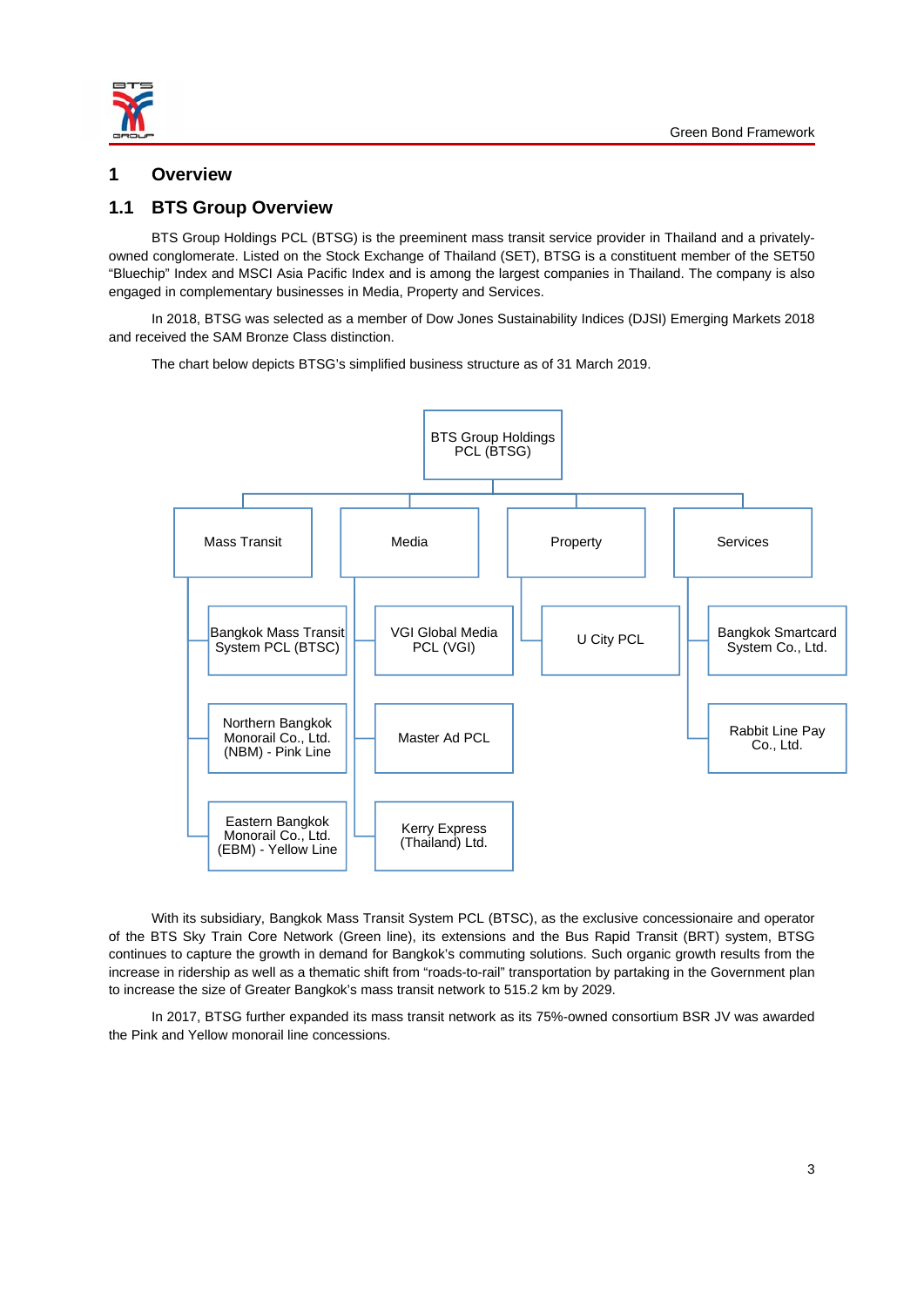

The chart below indicated BTSG's market share as of 31 March 2019 in the Greater Bangkok's mass transit network.

|                      | Total Distance | Total           | Operating     | Operating       | <b>Full Commercial</b> |
|----------------------|----------------|-----------------|---------------|-----------------|------------------------|
| Line                 | (km)           | <b>Stations</b> | Distance (km) | <b>Stations</b> | Operation              |
| Green (Core Network) | 23.5           | 23              | 23.5          | 23              | 1999                   |
| Green (Ext. Zone 1)  | 12.8           | 11              | 12.8          | 11              | 2018                   |
| Green (Ext. Zone 2)  | 30.8           | 25              | 12.6          | 9               | 2020                   |
| <b>BTSG network</b>  | 67.1           | 59              | 48.9          | 43              |                        |
| Total network        |                |                 | 121.6         | 85              |                        |

As the awardee of the Gold line (Phase 1), Pink and Yellow line extension, BTSG's coverage will expand as follows:

|                | <b>Total Distance</b> | Total           | <b>Full Commercial</b> |  |
|----------------|-----------------------|-----------------|------------------------|--|
| ∟ine           | (km)                  | <b>Stations</b> | Operation              |  |
| Gold (Phase 1) |                       |                 | Sep 2020               |  |
| Pink           | 34.5                  | 30              | Oct 2021               |  |
| Yellow         | 30.4                  | 23              | Oct 2021               |  |
|                | 133.7                 | 116             |                        |  |

# **1.2 Market Overview of Rail Passenger Transportation**

Bangkok's mass transit system is still underdeveloped compared to major cities of the developed Asian nations such as Seoul, Hong Kong, Tokyo, and Singapore. In 2017 Household Travel Survey by the Office of Transport and Traffic Policy and Planning (OTP) of the Ministry of Transport, the mass transit system serves only approximately 20% of daily commuters in Bangkok and suburban area. With limited network coverage of current mass transit rail system, this transportation mode only captures around 3% of the commuters in 2017.<sup>1</sup>

With the aim to increase the mass transit network coverage, OTP has launched the Mass Rapid Transit Master Plan in Bangkok Metropolitan Region (M-Map) for the development of an urban rail transit network serving the Greater Bangkok area to increase the mass transit rail transport to 515.2 km in 2029.

# **1.3 Role of BTSG in Promoting Sustainable and Green Transportation**

As part of the global determination to promote sustainable and low-carbon future, the 21st Conference of the Parties of the UNFCCC (COP21) was held in Paris in 2015 (the "Paris Agreement") which is the first step of the international collaboration journey towards sustainable development. The Paris Agreement's goals are to reduce the global warming to less than two degrees Celsius compared to pre-industrial levels and to achieve zero net greenhouse gas emissions during the second half of the 21st century.

As part of Thailand's initiatives in the global sustainable transformation, on 1 October 2015, the Office of Natural Resources and Environmental Policy and Planning (ONEP) submitted Thailand's Intended Nationally Determined Contribution2 (Thailand's INDC) to reduce its greenhouse gas emissions by 20 percent from the projected businessas-usual (BAU) level by 2030 or the reduction to approximately 555 MtCO2e.

On 22 April 2016, 174 countries, including Thailand, signed the Paris Agreement.

On BTSG's corporate level, promoting sustainability is the focus of BTSG's public mission. Via its mass transit low-carbon rail system and green projects development, BTSG is committed to alleviate the problem of CO2 and greenhouse gas emissions attributable to Thailand's and global transportation sector as well as to reduce overall energy consumption.

<sup>1</sup> http://www.otp.go.th/uploads/tiny\_uploads/DataStatistics/2562/25611012-SumData01.pdf

<sup>2</sup> https://www4.unfccc.int/sites/submissions/INDC/Published%20Documents/Thailand/1/Thailand\_INDC.pdf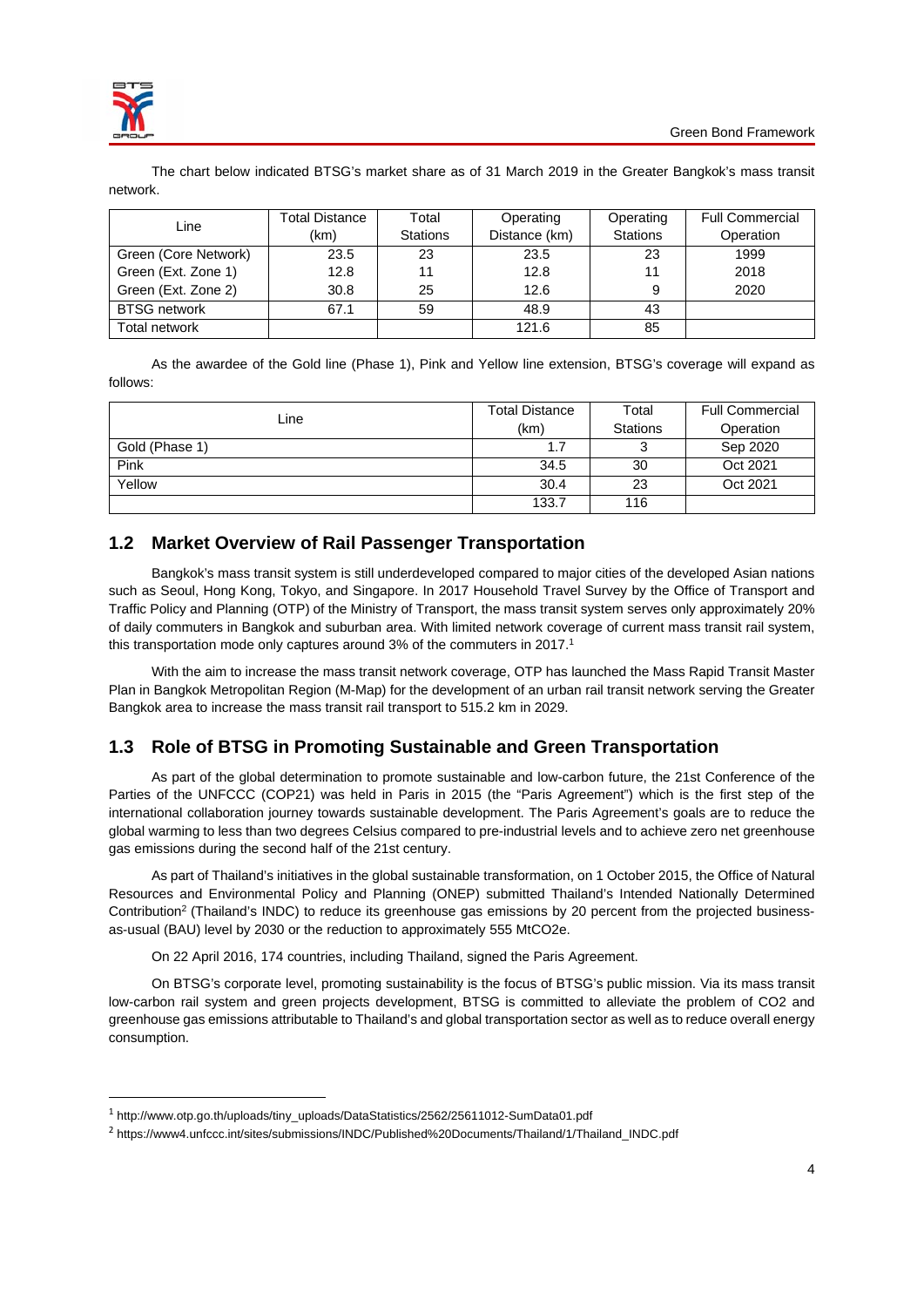

Since the Paris Agreement, BTSG's effort in reducing energy consumption and the greenhouse gas emissions resulted in significant improvements of BTSG's Environmental Indicators and Performances.

| <b>Environmental Indicators and Performance</b><br>Indicators                  | 2014/15 | 2015/16 | 2016/17 | 2017/18 | Target<br>2017/18 |
|--------------------------------------------------------------------------------|---------|---------|---------|---------|-------------------|
| Total Electricity consumption per distance car-km<br>(kWh per distance car-km) | 2.74    | 2.77    | 2.72    | 2.68    | < 2.80            |
| <b>Traction Power</b><br>(kWh/ 1,000 passengers-km/month)                      | 44.34   | 41.89   | 39.97   | 39.82   | < 50              |
| Total Electricity consumption at Train Station<br>(Units/Day/Month)            | 58,391  | 51,362  | 52.291  | 54.435  | <62.000           |

| <b>Energy Consumption</b><br>Indicators       | 2014/15   | 2015/16   | 2016/17   | 2017/18   | Target<br>2017/18 |
|-----------------------------------------------|-----------|-----------|-----------|-----------|-------------------|
| <b>Total Electricity Consumption (MWh)</b>    | 102.834   | 103.624   | 102,685   | 106.079   | 107.000           |
| - Electricity Consumption: Traction (MWh)     | 69.782    | 70.482    | 68.988    | 71.118    | 72,000            |
| - Electricity Consumption: Non Traction (MWh) | 33.052    | 33.142    | 33.707    | 34.960    | 35,000            |
| Fuel Consumption: Bus Rapid Transit: BRT (Kg) | 1.335.266 | 1,364,377 | 1,370,161 | 1,016,913 | 1,100,000         |

| <b>Green House Gas (GHG) Emission</b><br>Indicators | 2014/15 | 2015/16 | 2016/17 | 2017/18 | Target<br>2017/18 |
|-----------------------------------------------------|---------|---------|---------|---------|-------------------|
| Total GHG Emission (Tonnes CO2 e)                   | 56.831  | 54.500  | 58.922  | 59,006  | 60,690            |
| - Scope 1 (Tonnes CO2 e)                            | 3.599   | 3.678   | 3.830   | 2,562   | 2,771             |
| - Scope 2 (Tonnes CO2 e)                            | 53.232  | 50.823  | 55.092  | 56.444  | 57.919            |

For the mass transit business, BTSC established Energy Management System Committee in 2014/15 to focus on energy related issues, responsible for determining energy conservation policy, evaluation of the ability to conserve energy, determine goals and conservation plans, audit and analyze operations to ensure goals and plans are met. The committee is also responsible for the review, analysis and addressing of inaccuracies related to energy management with the Chief Executive Officer (CEO) serving as head of the committee. Internal meetings are held every three months, with an external third party carrying out an audit and certifying the results for submission to the Department of Alternative Energy Development and Efficiency, in March of each year.

At the same time, in order to evaluate management of energy efficiency, BTSC has monitored operations based on Traction Power energy consumption indicators and electrical consumption indicators in buildings, as well as using a process to collect data and analyze irregularities in energy consumption and report findings to the Operation Performance Committee Meeting on a monthly basis.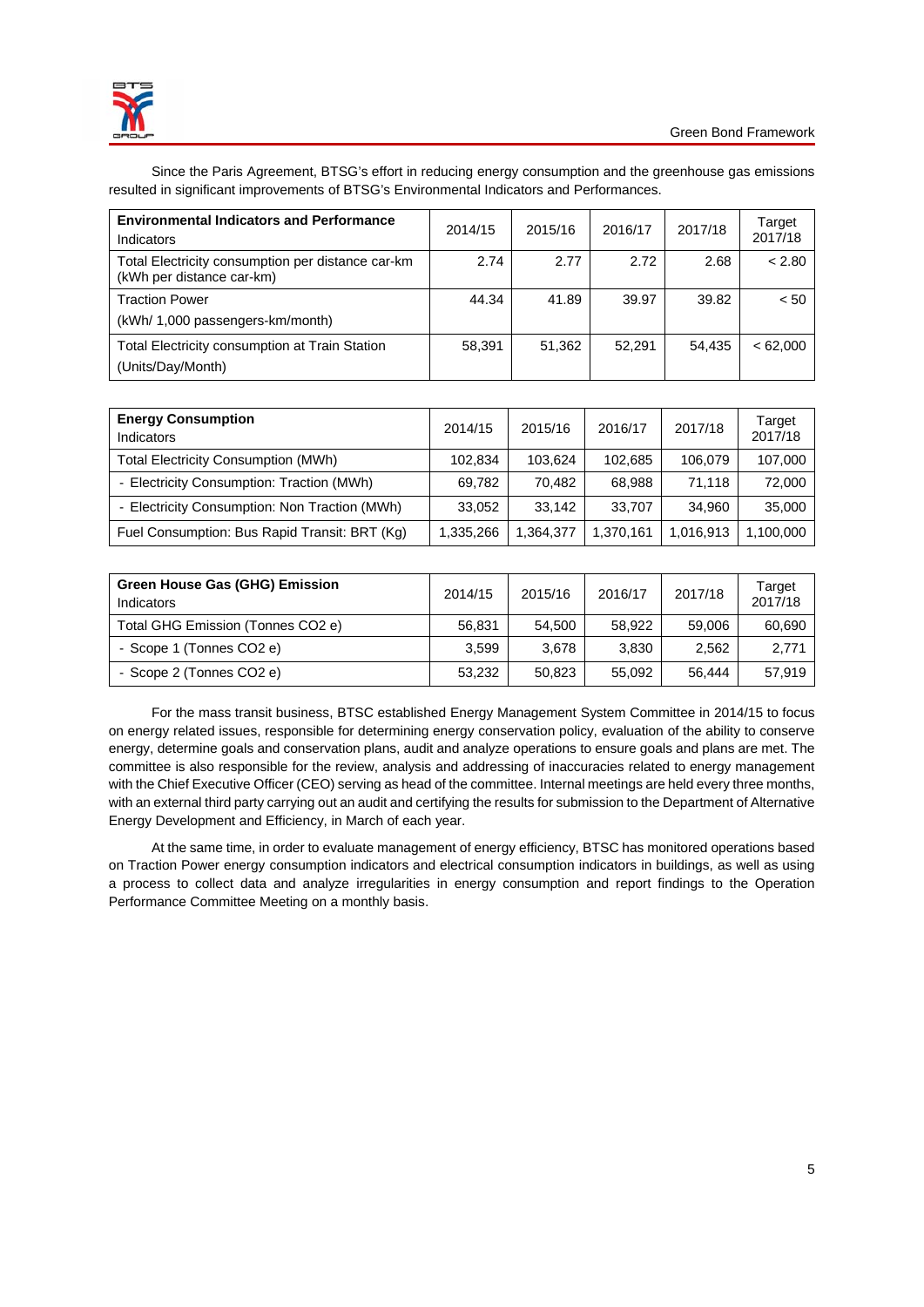

## **2 Green Bond Framework**

BTSG's Green Bond Framework is established in accordance with the Climate Bonds Standard version 2.1 and also adheres to the Green Bond Principles, 2018 ("GBP") issued by the International Capital Markets Association (ICMA).

The framework follows the four core components as described by the GBP:

- 1) Use of Proceeds
- 2) Process for Project Evaluation and Selection
- 3) Management of Proceeds
- 4) Reporting

## **2.1 Use of Proceeds**

## **2.1.1 Eligible Green Assets**

Proceeds raised through Green Bond issuances will be exclusively used to finance or refinance investments purchases, modernization, maintenance and refurbishments of Eligible Green Assets used by BTSG's and/or its affiliates.

- 1) Clean transportation, including electric mass transit and electric feeder transit, i.e. vehicle that will help mobilize passengers from mass transit to their destinations, e.g. electric taxis, electric motorbikes, etc.
- 2) Infrastructure supporting the clean transportation operations including but not limited to rail platform, support beam, rail depot and workshop facilities, electrical and mechanical systems (E&M), signaling system, and automatic fare collection system ("the supporting infrastructure")

Eligible Green Assets will also be subject to the following principles:

- 1) "Look-back period": BTSG commits on a best effort basis to allocate the Green Bond Proceeds to Eligible Green Assets pre-financed during the 24 months prior to the bond issue.
- 2) "Look-forward period": BTSG expects to allocate at least 50% of the Green Bond proceeds within the 12 months after the bond issue and to reach a full (i.e., 100%) allocation within a maximum of 24 months from the bond issue.

BTSG is committed to disclose the relevant Eligible Green Assets to be utilized for the respective Green Bond to be issued in the Green Bond Proceeds Allocation Report.

#### **2.1.2 United Nations Sustainable Development Goals (SDG)**

BTSG's Use of Proceeds shows its strong commitment to the two following SDGs:

#### Goal 11: Sustainable cities and communities

With the principal role of Mass Transit System in framing the direction of city expansion, as well as linking satellite suburban areas to the city center, BTSG has recognized the importance of participation at every level in the development of the city of the future, designed for living in balance and harmony. The city expansion helps facilitate more convenient urban lifestyles, which in turn forms part of the foundation for sustainable economic growth.

#### Goal 13: Climate action

To tackle the volatilities from the increase in energy prices and limitation of energy sources and to conform to the Paris Agreement's long-term goal to keep the increase in global average temperature to well below 2 °C above pre-industrial levels, BTSG, as a mass transit system operator with electricity as the main energy for business operation, is committed to energy efficiency management to support the environmental pollution reduction.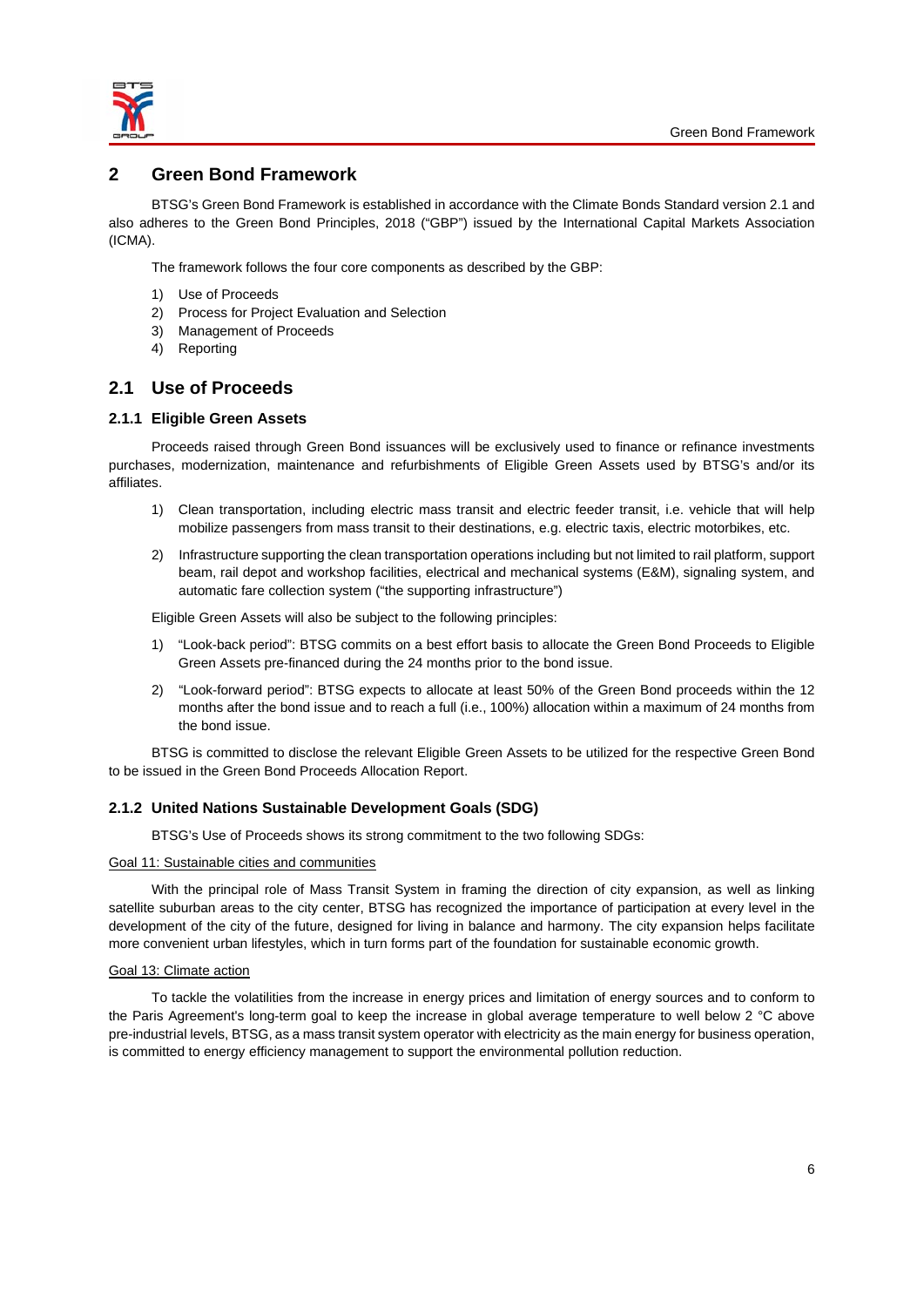

# **2.2 Process for Project Evaluation and Selection**

BTSG will conduct a thorough assessment of the clean transportation and the supporting infrastructure that will be financed with the proceeds raised from a Green Bond issuance. The evaluation and selection process will comprise of three steps:

#### 1) Evaluation

An internal team (the "Green Bond Working Group"), which is comprised of Treasury Department, Corporate Communication Department, Service Planning and MIS Department and Finance team of the project(s), will review each proposed project as per the Eligible Green Assets category and criteria listed in the section "Use of Proceeds" above.

#### 2) Approval

The Green Bond Working Group presents Eligible Green Assets to the Executive Committee to review and approve the proposed project.

3) Board of Directors Notification

In case the Executive Committee approves the proposed project, the Executive Committee then notifies BTSG's Board of Directors of the allocation of proceeds.

# **2.3 Management of Proceeds**

The proceeds from the issuance of BTSG's Green Bonds will be segregated into separate accounts within BTSG's finance and reporting system as well as the deposit and investments accounts held with the financial institution. The Green Bond proceeds will be mapped to and reported along the categories of investments per Use of Proceeds in 2.1 above.

- 1) Accounting team of BTSG will establish segregated accounts to disburse and track the use of net proceeds of its Green Bonds via its internal information systems on a quarterly basis.
- 2) Any balance of Green Bond proceeds not allocated to Eligible Green Assets will be held in cash or cash equivalents and highlighted in the Reporting.
- 3) Internal Audit will verify the use of Green Bond proceeds annually and until the maturity of Green Bond.

# **2.4 Reporting**

Within one year of the Green Bond issuance, BTSG will make information available to the public on the use of proceeds on a project-by-project basis and keep it up-to-date. This will include a summary of the projects to which Green Bond proceeds have been allocated, as well as a brief description of the projects and the amounts allocated.

## **2.4.1 Green Bond Proceeds Allocation Reporting**

BTSG will issue a Green Bond report within one year and will update it annually until Green Bond is fully allocated. The report will provide an overview of the assets financed through the proceeds of each Green Bond issuance. The report will provide the following information on the Eligible Green Assets financed:

- Summary of projects financed by Green Bond
- Summary of the allocation of proceeds raised via a Green Bond issuance to finance and/or refinance Green projects
- Summary of unallocated proceeds raised via a Green Bond issuance.

## **2.4.2 Impact Reporting**

In addition to project-specific reporting related to the Green Bond use of proceeds, BTSG will report a qualitative summary of the specific measures, planned and carried out to reduce energy consumption and greenhouse gas emission and have overall a positive impact on the environment.